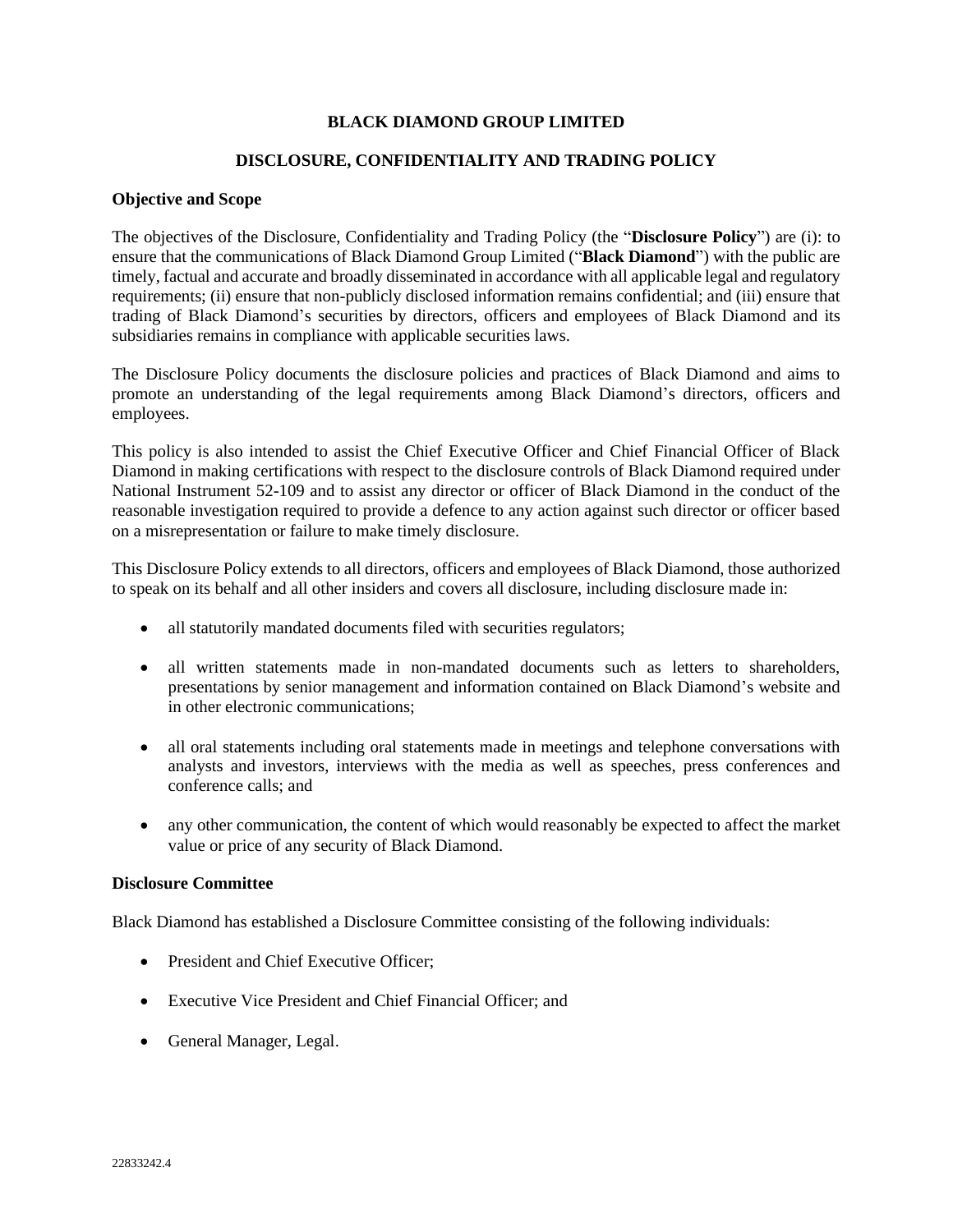The Disclosure Committee has been established with the responsibility of overseeing Black Diamond's disclosure practices. The Disclosure Committee will meet or converse as required and will maintain documentation of its activities and will consult with legal counsel as appropriate. The Disclosure Committee shall have the authority to retain experts, including lawyers, accountants and other persons, to assist the Disclosure Committee as they deem necessary.

It is essential that the members of the Disclosure Committee be kept fully apprised of all pending material developments concerning Black Diamond in order to evaluate and discuss those events and to determine the appropriateness and timing of public release of information. If any officer, director or employee of Black Diamond becomes aware of any information which may constitute material information they must forthwith advise one of the members of the Disclosure Committee. If any officer, director or employee is unsure whether or not information is material, they should immediately contact a member of the Disclosure Committee before disclosing it to anyone. If it is deemed that material information should remain confidential, the Disclosure Committee will determine how that information will be controlled.

The Disclosure Committee will ensure that the Board of Directors of Black Diamond (the "**Board**") is promptly and fully informed regarding potential disclosure issues facing Black Diamond as they may arise from time to time. This includes circumstances in which aspects of potentially material information or an underlying matter may not then be known or fully known, investigation or analysis of potentially material information or an underlying matter is incomplete or the impact or magnitude of potentially material information or an underlying matter remains to be fully determined.

All written public disclosures shall be circulated for review to all members of the Disclosure Committee and approved by one or more members of the Disclosure Committee. All such disclosures shall also be reviewed and approved by the Board or a committee of the Board if required by law or this Disclosure Policy. In any event the following documents will be reviewed in whole or part by the appropriate committee of the Board and recommended to and approved by the Board (or the members thereof) or reviewed and approved by the Board (or the members thereof):

- annual and interim financial statements and related management's discussion and analysis of operations and related press releases;
- information circulars for any meetings of shareholders and related press releases;
- annual information form for Black Diamond;
- any press release containing material information listed under the heading *"Determining Materiality*" relating to Black Diamond, except for routine press releases or where immediate release is required to comply with law or the rules of any stock exchange where Black Diamond's securities are listed; and
- any take-over bid circulars, issuer bid circular, director's circular or rights offering circular.

The Disclosure Committee will recommend changes to this Disclosure Policy as needed to comply with changing regulatory requirements.

# **Determining Materiality**

Material information is any information relating to the business and affairs of Black Diamond that results in, or would reasonably be expected to result in, a significant change in the market price or value of Black Diamond's listed securities, or that would reasonably be expected to have a significant influence on a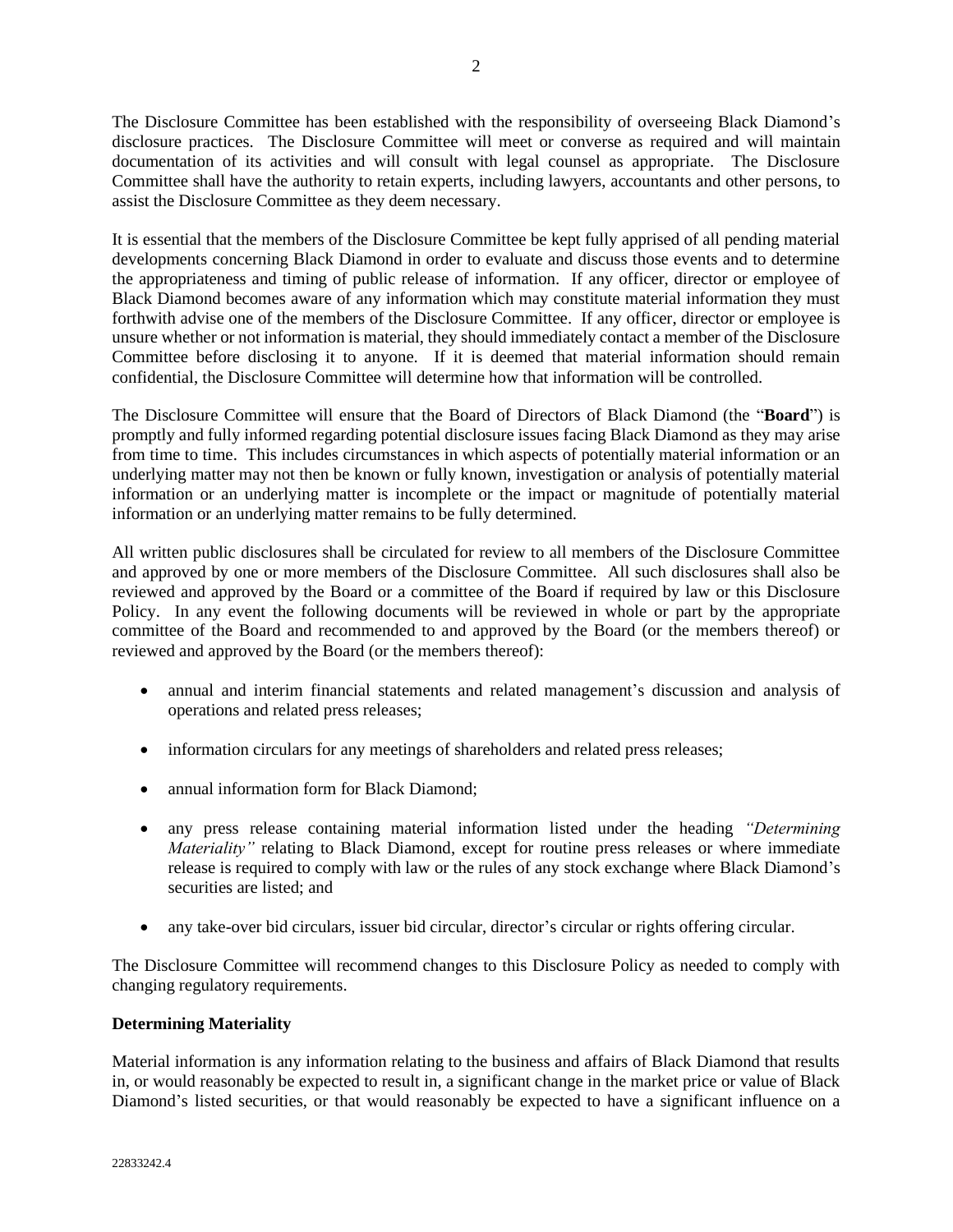reasonable investor's investment decisions. Material information may include, but is not limited to, the following:

- changes in corporate structure;
- changes in capital structure;
- changes in financial results;
- change in dividend policy;
- changes in business and operations;
- significant acquisitions and dispositions; and
- changes in credit arrangements.

It is the Disclosure Committee's responsibility to determine what information is material in the context of Black Diamond's affairs. The Disclosure Committee must take into account a number of factors in making judgments concerning the materiality of information. Factors include the nature of the information itself, the volatility of Black Diamond's securities and prevailing market conditions.

In complying with the requirement to disclose material information under applicable laws and stock exchange rules, Black Diamond will adhere to the following basic disclosure principles:

- subject to certain exceptions, material information will be publicly disclosed immediately via news release;
- disclosure will include any information, the omission of which would make the rest of the disclosure misleading, and will provide sufficient detail to permit investors to appreciate the substance and importance of the information;
- unfavourable information will be disclosed just as promptly and completely as favourable information;
- selective disclosure is not acceptable. If previously undisclosed material information has been inadvertently disclosed to any person who is not bound by an express confidentiality obligation, such information will be broadly disclosed immediately via news release. Disclosure made to analysts cannot be protected by a confidentiality agreement;
- if material information that is not in the public domain is to be announced at an analyst or shareholder meeting or a news conference, its announcement must be co-ordinated with a general public announcement by news release;
- derivative information (which is information extracted from a document filed on behalf of another person or company) which is included in a document or oral statement should include a reference identifying the document that was the source of the information;
- dissemination of information via Black Diamond's website alone does not constitute adequate disclosure of material information; and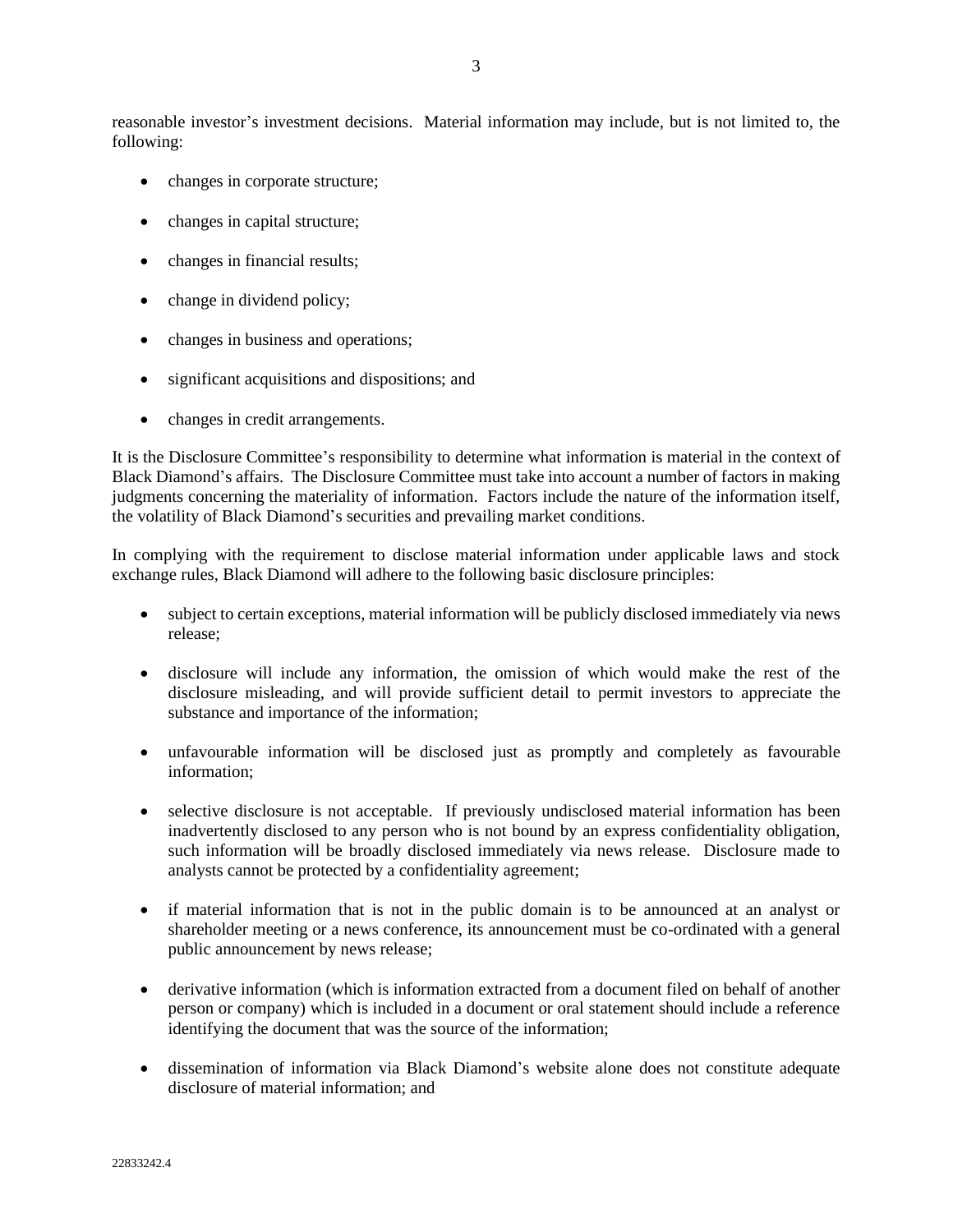• disclosure must be corrected immediately if it is subsequently discovered that earlier disclosure contained a material error at the time it was given.

### **Disclosure Controls and Procedures**

The Disclosure Committee shall establish specific procedures and timetables which shall be adhered to by Black Diamond and its employees for the preparation of all Disclosure Statements, and, wherever practicable, their review by such personnel, the external auditors and external legal counsel, as the Disclosure Committee may determine and, ultimately their dissemination in compliance with this Policy. In addition to review of all Disclosure Statements, the Disclosure Committee may employ questionnaires to directors and officers, formal or informal due diligence sessions, certifications of officers and other employees and involvement of experts. The Disclosure Committee may elect to, at any time, adopt controls and procedures that are different than those which have been previously established, provided that such controls and procedures are, in the opinion of the Disclosure Committee, satisfactory to ensure that Disclosure Statements are disclosed in compliance with this Policy.

The Disclosure Controls and Procedures will involve the following:

- identification of all continuous disclosure requirements under securities laws, rules and policies applicable to Black Diamond;
- identification of the individuals responsible for preparing reportable information and individuals, whether internal or external, responsible for reviewing reports or portions of reports to verify disclosure made with respect to their areas of responsibility or expertise;
- establishment of timetables for the preparation and adequate review of reportable information;
- procedures for obtaining "sign-off" on disclosure of reportable information and receipt of written consents from all experts whose reports are included or referred to in any disclosure;
- procedures for the identification and timely reporting to the Disclosure Committee of information which may constitute material information or which may constitute a material change to previously disclosed material information, including the identification of individuals who are likely to learn first about events outside the control of Black Diamond that may give rise to material information;
- procedures for the identification and reporting to the Audit Committee of the Board of any fraud, whether or not material, that involves management or other employees who have a significant role in Black Diamond's internal controls;
- ensuring the procedures are followed with respect to the release of each disclosure made in writing and for the review of any disclosure made orally; and
- ongoing evaluation of Black Diamond's disclosure controls and procedures.

### **Trading Restrictions and Blackout Periods**

It is illegal for anyone with knowledge of material information affecting a public issuer that has not been publicly disclosed to purchase or sell securities of that issuer or to recommend or encourage others to do so. It is also illegal for anyone to inform any other person of material non-public information, except in the necessary course of business and where approved by the Disclosure Committee. There are serious sanctions for these matters, including substantial fines and potential jail sentences of up to 10 years for insider trading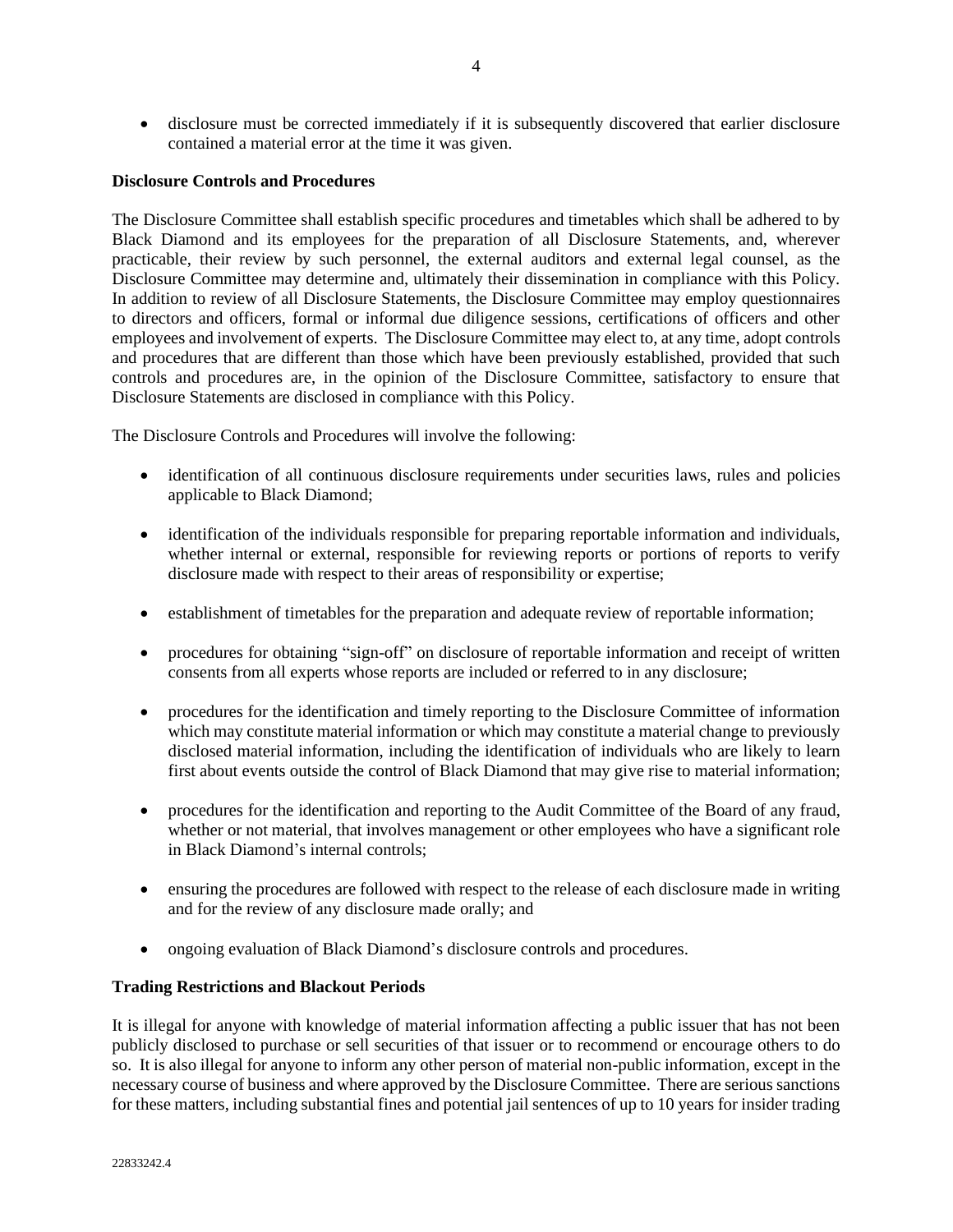and up to 5 years for "tipping". Therefore, directors, officers and employees with knowledge of confidential or material information about Black Diamond or counter-parties in negotiations of potentially material transactions are prohibited from trading securities of Black Diamond or any counter-party or from recommending or encouraging others to do so until the information has been fully disclosed and a reasonable period has passed for the information to be widely disseminated.

Quarterly trading blackout periods will apply to all directors, officers and employees during periods when financial statements are being prepared but results have not yet been publicly disclosed. Quarterly trading blackouts will normally commence on the 15th day following the end of the financial period and end at the end of the first business day following the issuance of a news release disclosing quarterly financial results (or such other period of time as may be determined by the Board from time to time).

Blackout periods may also be prescribed from time to time by the Disclosure Committee as a result of special circumstances relating to Black Diamond when directors, officers and employees would be precluded from trading in its securities. All parties with knowledge of such special circumstances should be covered by the blackout. These parties may include external advisors such as legal counsel, investment bankers, and other professional advisors, and counter-parties in negotiations of material potential transactions. The fact that a trading blackout has been imposed should not be discussed with other parties other than those with knowledge of the special circumstances. For confidentiality purposes the Disclosure Committee may determine that the reasons for the blackout are not to be given. In extraordinary circumstances, the Disclosure Committee may grant a waiver of the blackout period to a director, officer or employee. For clarity, a member of the Disclosure Committee who is seeking a waiver should not be involved in making the determination as to whether such waiver should be granted.

A member of the Disclosure Committee should be consulted if there is any question as to when these restrictions shall have ceased to apply in any particular circumstance. Legal counsel shall be consulted prior to any discussions, written or otherwise, with any stakeholder.

For greater certainty, the foregoing trading blackout periods shall apply to the exercise of options granted pursuant to Black Diamond's share option plan.

# **Maintaining Confidentiality**

Any employee privy to confidential information is prohibited from communicating such information to anyone else, unless it is necessary to do so in the course of business or is required by law. Efforts will be made to limit access to confidential information to only those who need to know the information and those persons will be advised that the information is to be kept confidential.

Outside parties privy to undisclosed material information concerning Black Diamond must be told that they must not divulge such information to anyone else, other than in the necessary course of business, and that they may not trade in Black Diamond's securities until the information is publicly disclosed.

To prevent the misuse or inadvertent disclosure of material information, the following procedures should be observed at all times:

- documents and files containing confidential information should be kept in a safe place, with access restricted to individuals who "need to know" that information in the necessary course of business. Code names should be used if necessary;
- confidential matters should not be discussed in places where the discussion may be overheard, such as elevators, hallways, restaurants, airplanes or taxis;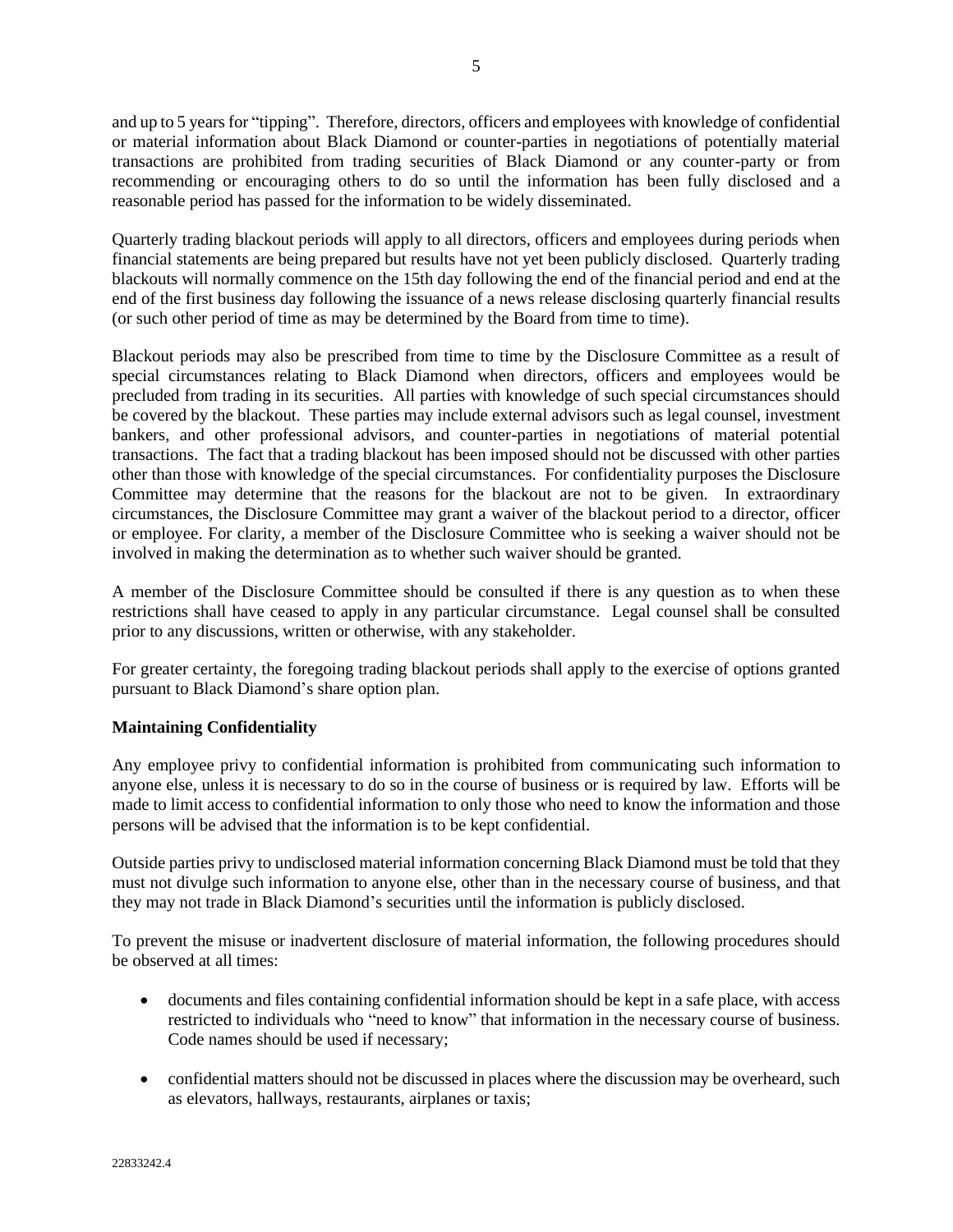- confidential documents should not be read or displayed in public places and should not be discarded where others can retrieve them;
- employees must ensure they maintain the confidentiality of information in their possession outside of the office as well as inside the office;
- transmission of documents by electronic means, such as by fax, e-mail or directly from one computer to another, should be made only where it is reasonable to believe that the transmission can be made and received under secure conditions;
- unnecessary copying of confidential documents should be avoided and documents containing confidential information should be promptly removed from conference rooms and work areas after meetings have concluded. Extra copies of confidential documents should be shredded or otherwise destroyed; and
- access to confidential electronic data should be restricted through the use of passwords.

# **Confidential Material Information**

In certain circumstances, the Disclosure Committee may determine that disclosure of certain information would be unduly detrimental to Black Diamond (for example, if releasing the information would prejudice negotiations in a corporate transaction), in which case, the information will be kept confidential until the Disclosure Committee determines it is appropriate to publicly disclose. In such circumstances, the Disclosure Committee will cause a confidential material change report to be filed with the applicable securities regulators and will periodically (at least every 10 days) review its decision to keep the information confidential. In addition, the Disclosure Committee will inform the Lead Director of the Board of its decision.

Where disclosure of a material change is delayed, Black Diamond must maintain complete confidentiality. During the period before a material change is disclosed, market activity in Black Diamond's securities should be carefully monitored. Any unusual market activity may mean that news of the matter has been leaked and that certain persons are taking advantage of it. If the confidential material change, or rumors about it, have leaked or appear to be impacting the price of the securities, Black Diamond should immediately take steps to ensure that a full public announcement is made. This would include contacting the relevant stock exchange and asking that trading be halted pending the issuance of a news release.

Where a material change is being kept confidential, persons with knowledge of the material change may not use such information in purchasing or selling its securities. Such information should not be disclosed to any person or company, except in the necessary course of business. If Black Diamond discloses material information under the "necessary course of business" exception, it should make sure that those receiving the information understand that they are now in a "special relationship" with Black Diamond and cannot pass the information on to anyone else (other than in the "necessary course of business"), or trade on the information, until it has been generally disclosed. In such circumstances, the feasibility of having such parties enter into a confidentiality agreement with Black Diamond should be considered.

### **Designated Spokespersons**

Black Diamond has designated the following spokespersons responsible for communication with the investment community, regulators and the media:

• President and Chief Executive Officer and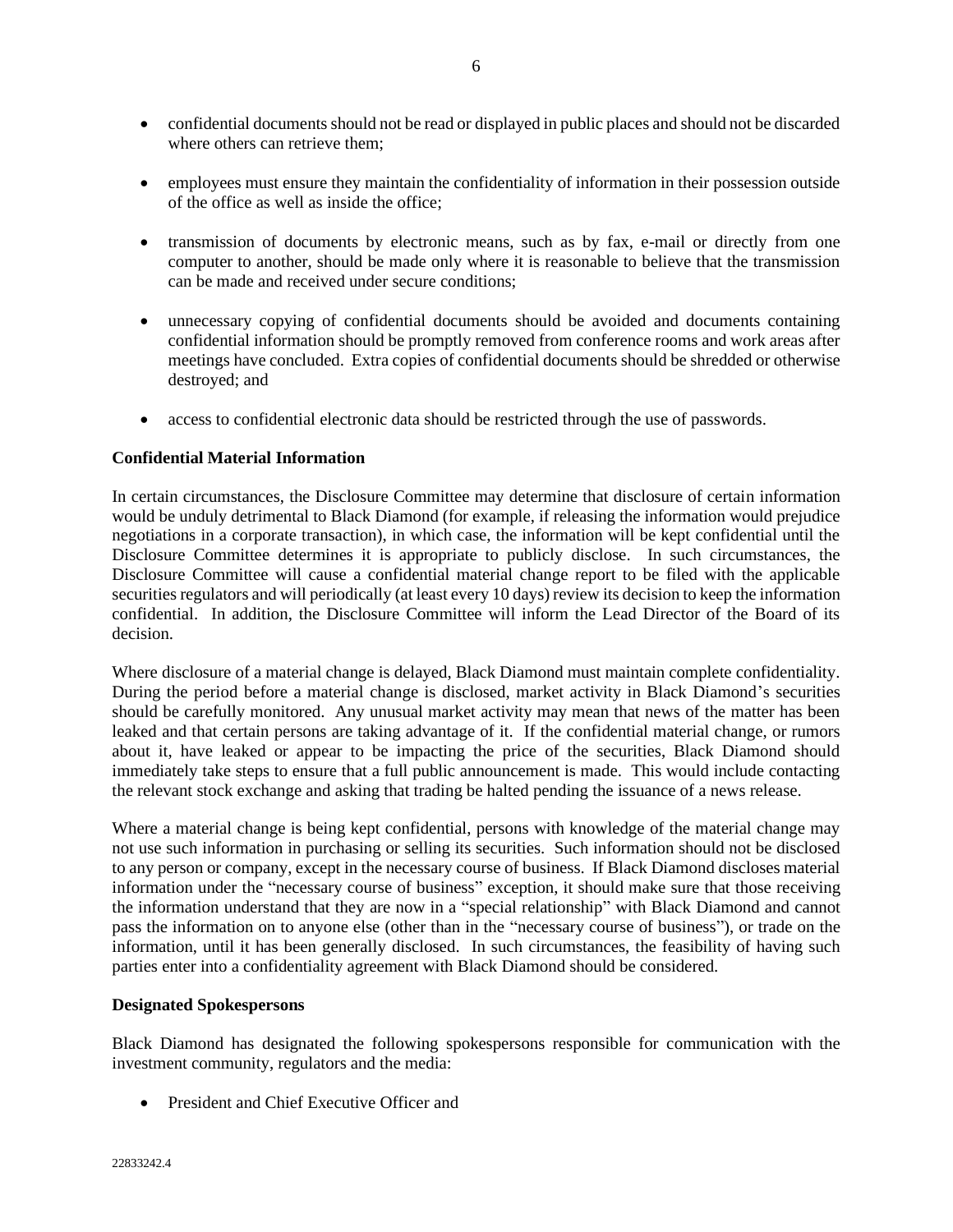• Executive Vice President and Chief Financial Officer.

The individuals listed above may, from time to time, designate others within Black Diamond to speak on behalf of Black Diamond, as back-ups or to respond to specific inquiries.

Employees and directors who are not authorized spokespersons must not respond under any circumstances to inquiries from the investment community, the media or others, unless specifically asked to do so by an authorized spokesperson. All such inquiries should be referred to one of the designated spokespersons.

# **News Releases**

Subject to the other requirements of this Disclosure Policy, once the Disclosure Committee determines that a development is material, it will authorize the issuance of a news release, unless the Disclosure Committee determines that such development should remain confidential for a period of time, in which case appropriate confidential filings will be made and controls of that inside information will be instituted. Should material undisclosed information be inadvertently disclosed on a selective basis, Black Diamond will issue a news release as soon as practicable in order to fully disclose that information. Pending the public release of any such material information, the parties who have knowledge of the information should be advised that the information is material and has not been generally disclosed.

If the stock exchange upon which Black Diamond's securities are listed is open for trading at the time of a proposed announcement, Black Diamond will endeavour to provide prior notice of a news release announcing material information to the market surveillance division of the exchange to enable market surveillance to determine if a trading halt is in order. If a news release announcing material information is issued outside of trading hours, Black Diamond will endeavour to provide notice to market surveillance before the news release is issued.

News releases containing guidance and financial results will be reviewed by the Audit Committee prior to issuance. Annual and interim financial results will be publicly released as soon as practicable following Board approval of the applicable news release and related financial statements.

News releases will be disseminated through an approved news wire service that provides simultaneous national distribution. News releases will also be posted on Black Diamond's website after release over the news wire.

# **Conference Calls**

Conference calls may be held to enable management to discuss quarterly earnings and major corporate developments. Conference calls shall be simultaneously accessible to all interested parties, whether they actively participate by telephone, or merely listen in by telephone or through an Internet webcast. Each such call will be preceded by a news release setting out relevant material information. At the beginning of the call, a spokesperson of Black Diamond will provide appropriate cautionary language respecting any forward-looking information, and will direct participants to publicly available documents containing the assumptions, sensitivities and a full discussion of the risks and uncertainties. In advance of a conference call or industry conference call, to the extent practicable, Black Diamond will endeavour to script comments and responses to anticipated questions to identify material information that should be publicly disclosed and will limit comments and responses to non-material information and material information that has previously been publicly disclosed.

Black Diamond will provide advance notice of any conference call and webcast by issuing a news release announcing the date and time and providing information on how interested parties may access the call and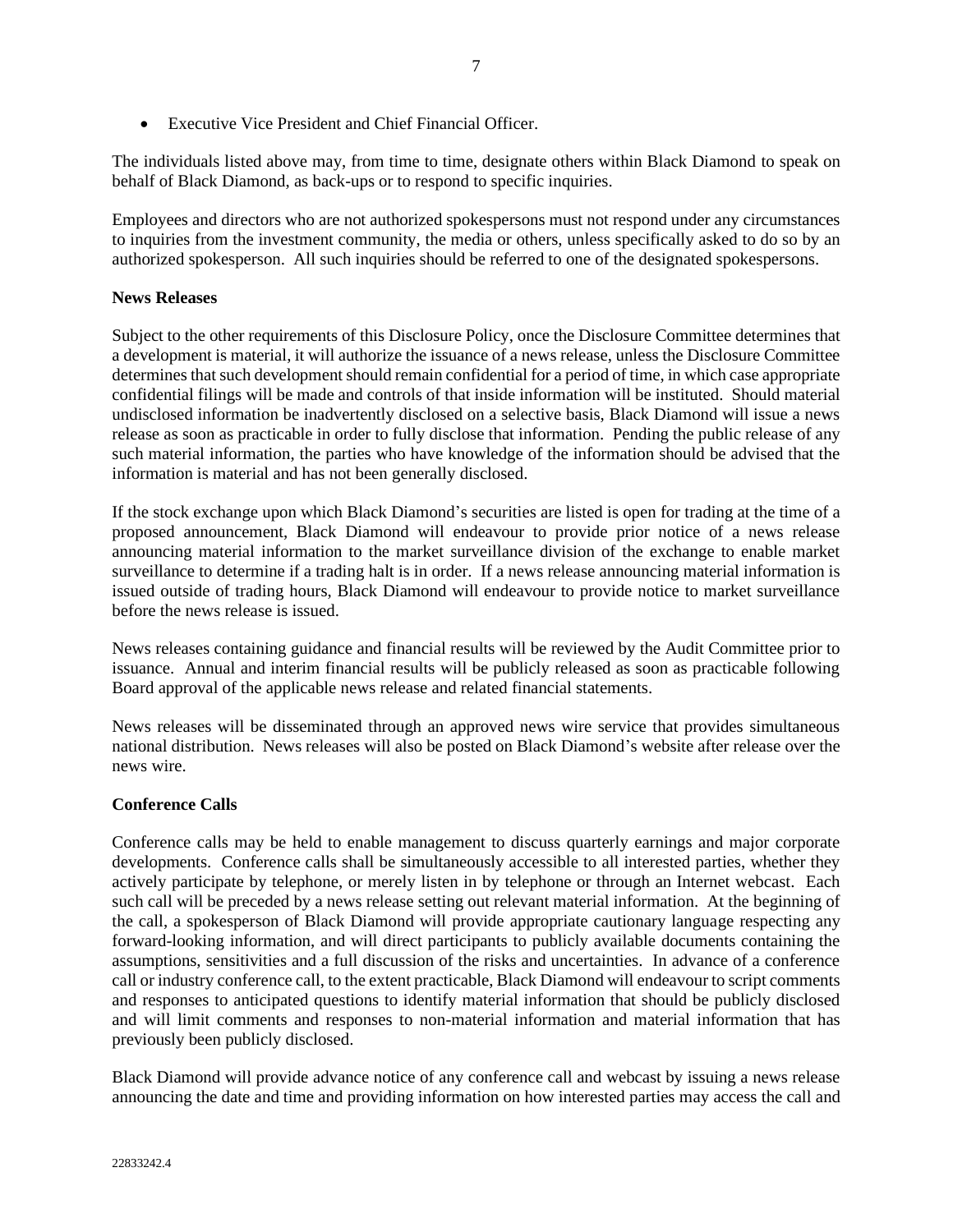webcast. In addition, Black Diamond may invite analysts, institutional investors, the media and other interested parties to participate. A tape recording of the conference call and/or an archived audio webcast will be made available for a minimum of 72 hours following the call.

The Disclosure Committee may hold a debriefing meeting immediately after the conference call and if such debriefing uncovers selective disclosure of previously undisclosed material information, Black Diamond will immediately disclose such information broadly via news release.

# **Rumours**

Black Diamond does not comment, affirmatively or negatively, on rumours. Black Diamond's spokespersons will respond consistently to any rumours with the following comment: "It is our policy not to comment on market rumours or speculation."

Should the stock exchange on which Black Diamond's securities are listed request that Black Diamond make a definitive statement in response to a market rumour that is causing significant volatility in the securities of Black Diamond, the Disclosure Committee will consider the matter and decide whether to make a policy exception. If the rumour is true, in whole or in part, Black Diamond will immediately issue a news release disclosing the relevant information.

# **Contacts With Analysts, Investors and the Media**

Meetings with analysts and significant investors are an important element of Black Diamond's investor relations program. Black Diamond will meet with analysts and investors on an individual or small group basis as needed and will initiate contacts or respond to analyst and investor calls in accordance with this Disclosure Policy.

Disclosure in individual or group meetings does not constitute adequate disclosure of information that is considered to be material non-public information. If Black Diamond intends to announce material information at an analyst or shareholder meeting or a press conference or conference call, the announcement must be preceded by a news release. Material prepared for any such meetings should be circulated for review to all members of the Disclosure Committee prior to the meeting with a view to eliminating inadvertent selective disclosure and verifying the accuracy of any such materials.

Black Diamond will provide only non-material information through individual and group meetings, in addition to regular publicly disclosed information. Black Diamond cannot alter the materiality of information by breaking down the information into smaller, non-material components.

If, contrary to the provisions hereof, it is discovered that selective disclosure of previously undisclosed material information has been made in any conversations with analysts or investors, Black Diamond will immediately disclose such information broadly via a news release.

# **Reviewing Analyst Draft Reports and Models**

It is Black Diamond's policy to review, upon request, analysts' draft research reports or models. Black Diamond will review the report or model for the purpose of pointing out errors in factual content only based on publicly disclosed information. It is Black Diamond's policy, when an analyst inquires with respect to his or her estimates, to question an analyst's assumptions if the estimate is a significant outlier among the range of estimates or Black Diamond's published earnings guidance. Black Diamond will limit its comments in responding to such inquiries to non-material information. Black Diamond will not confirm,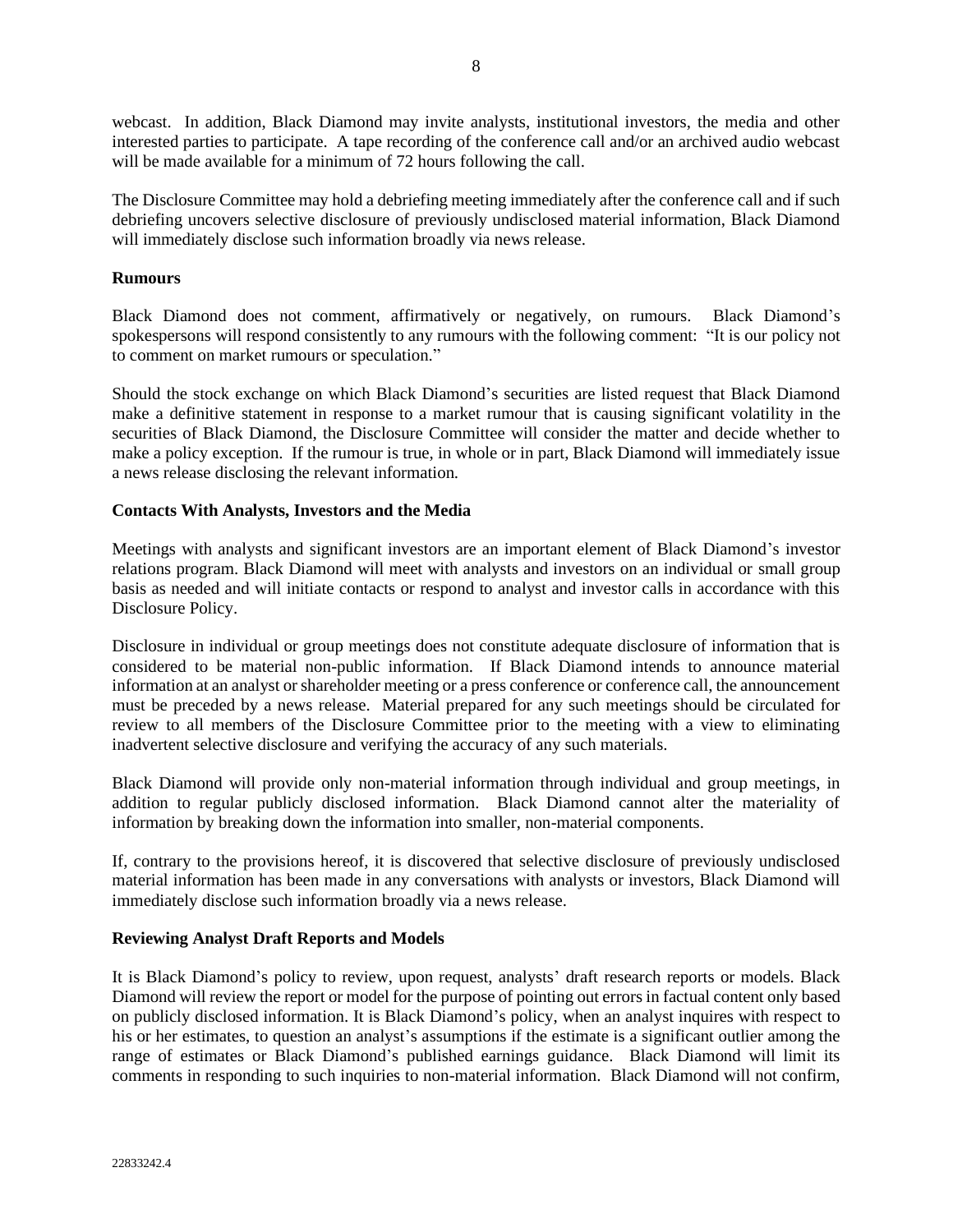or attempt to influence, an analyst's opinions or conclusions and, except as provided above, will not express comfort with the analyst's model and earnings estimates.

So as not to endorse an analyst's report or model, Black Diamond will provide its comments orally or will attach a disclaimer to written comments to indicate the report was reviewed only for factual accuracy.

### **Distributing Analyst Reports**

Analyst reports are proprietary products of the analyst's firm. Re-circulating an analyst's report may be viewed as an endorsement by Black Diamond of the report. For these reasons, Black Diamond will not provide analyst reports through any means to persons outside of Black Diamond, including posting such information on its website. Black Diamond may post on its website a complete list, regardless of the recommendation, of all the investment firms and analysts who provide research coverage on Black Diamond. If provided, such list will not include links to the analysts' or any other third party websites or publications.

Black Diamond may distribute analyst reports internally to directors and senior officers, and to Black Diamond's financial and professional advisors.

# **Forward-Looking Information**

Should Black Diamond elect to disclose forward-looking information ("**FLI**") in continuous disclosure documents, speeches, conference calls, etc., the following guidelines will be observed:

- the information, if deemed material, will be broadly disseminated in accordance with this Disclosure Policy;
- the information will be published only if there is a reasonable basis for drawing the conclusions or making the forecast and projections and will be clearly identified as forward-looking;
- Black Diamond will identify material factors and assumptions used in the preparation of the FLI;
- the information will be accompanied by meaningful cautionary statements and statements proximate to such information that identifies, in specific terms, the risks and uncertainties that may cause the actual results to differ materially from those projected in the statement, which may include a sensitivity analysis to indicate the extent to which different business conditions from the underlying assumptions may affect the actual outcome;
- public oral statements also require a cautionary statement that actual results could differ materially and a reference to material factors and assumptions that could cause actual results to differ materially and that such factors or assumptions are contained in a readily available document; and
- should subsequent events prove past statements about current trends to be materially incorrect, Black Diamond shall issue a news release explaining the reasons for the difference; in such cases, Black Diamond will update its guidance on the anticipated impact on distributions (or other key metrics).

If Black Diamond provides material forward looking information or FOFI (as defined in National Instrument 51-102 ("**NI 51-102**")), Black Diamond will comply with the provisions of NI 51-102 with respect thereto, including in circumstances where actual results differ materially from the material forward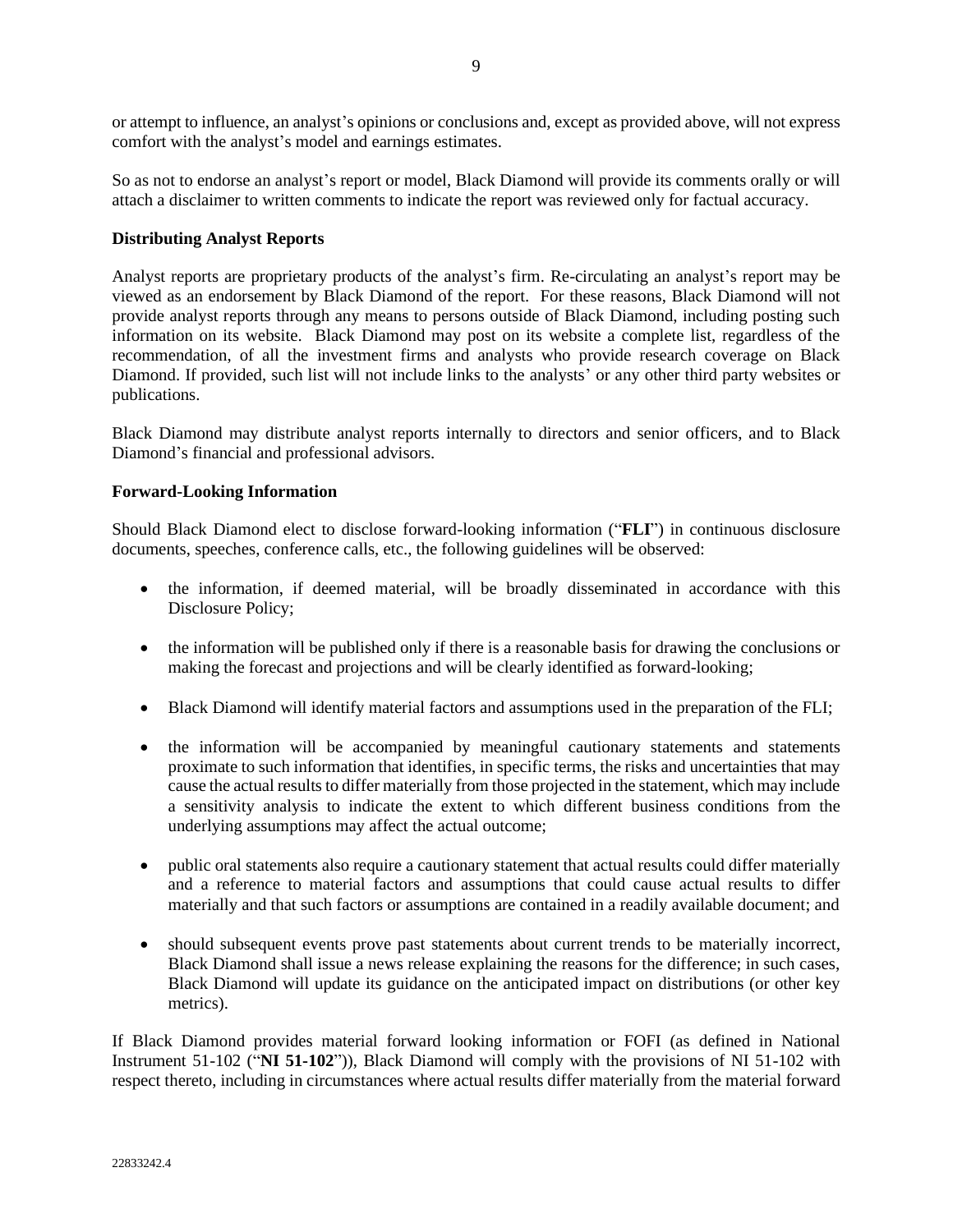looking statement, any FOFI or financial outlook or if any material forward looking information is withdrawn.

### **Correcting Disclosure**

Any director, officer or employee of Black Diamond who believes that any public disclosure of Black Diamond, including any documents released by Black Diamond or any public oral statements, contains a misrepresentation in any material respect (by omission or otherwise) shall promptly notify a member of the Disclosure Committee of such misrepresentation, and such member shall inform the Board and take appropriate steps to correct such misrepresentation promptly, and in any event within two business days. In addition, any director, officer or employee who has concerns about whether or not information is undisclosed material information, should contact a member of the Disclosure Committee in respect of such matter.

# **Quiet Periods**

In order to avoid the potential for selective disclosure, or the perception or appearance of selective disclosure, Black Diamond will observe quiet periods prior to quarterly earnings announcements or when material changes are pending. During a quiet period communications with analysts and investors should be limited to responding to inquiries concerning publicly available or non-material information. The quiet period normally commences on the 15th day following the end of the financial period and ends at the end of the first business day following the issuance of a news release disclosing quarterly financial results (or such other period of time as may be determined by the Board from time to time).

Additional quiet periods may be established from time to time by Black Diamond as a result of special circumstances relating to Black Diamond. The existence of a special purpose quiet period will be communicated by a means approved by the Disclosure Committee (which may include email).

If Black Diamond is invited to participate, during a quiet period, in investment meetings or conferences organized by others, the Disclosure Committee will determine, on a case-by-case basis, if it is advisable to accept these invitations. If accepted, caution will be exercised to avoid selective disclosure of any material undisclosed information.

### **Responsibility For Electronic Communication**

This Disclosure Policy applies to electronic communications. Accordingly, directors, officers and personnel responsible for written and oral public disclosures are also responsible for electronic communications.

Black Diamond will continuously update the investor relations section of Black Diamond's website and will monitor all information placed on the website or any social media page of Black Diamond for accuracy, completeness, currency and compliance with relevant securities laws.

The Disclosure Committee must approve all links from Black Diamond's website or any social media page of Black Diamond to a third party website. Any such links will include a notice that advises the reader that he or she is leaving Black Diamond's website or social media page and that Black Diamond is not responsible for the contents of the other site.

Investor relations material will be contained within a separate section of Black Diamond's website and will include a notice that advises the reader that the information posted was considered accurate at the time of posting, but may be superseded by subsequent disclosures or become inaccurate over time. All data posted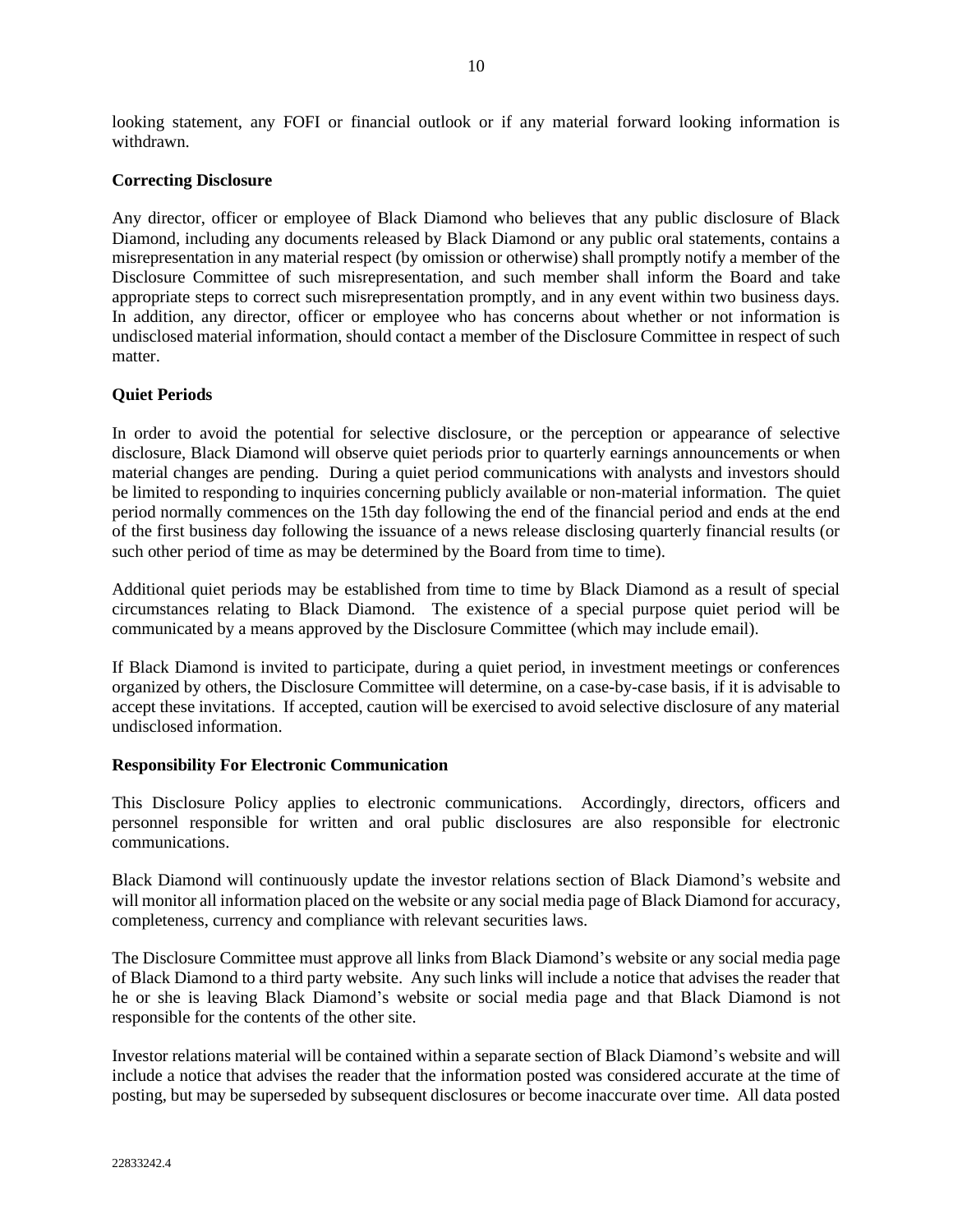to the website, including text and audiovisual material, will identify the date such material was issued. Any material changes in information will be updated as soon as possible.

Disclosure on Black Diamond's website alone or any social media page of Black Diamond does not constitute adequate disclosure of information that is considered material non-public information. Any disclosures of material information on the website or any social media page will be preceded by the issuance of a news release. Black Diamond will, however, endeavour to concurrently post to its website all documents filed on SEDAR in an effort to improving investor access to its information. Where practicable, Black Diamond will also endeavour to post on its website all supplemental information as given to analysts, institutional investors and other market professionals such as data books, fact sheets, slides of investors presentations and other relevant materials. Responses to electronic inquiries will be provided as appropriate. Only public information or information that could otherwise be disclosed in accordance with this Disclosure Policy will be utilized in responding to electronic inquiries.

In order to protect Black Diamond's reputation and avoid inadvertent disclosure of material undisclosed information or other confidential information, employees must not, in their personal lives, use or participate in any social media platform in any manner that involves, discusses or references Black Diamond or that could otherwise be perceived as an official act or representation of Black Diamond. When participating in social media for personal reasons it is preferable that employees use a personal email address and employees are not authorized to create social media profiles with the Black Diamond name or logo within their profile. Employees who encounter a discussion pertaining to Black Diamond on any social media platform, including chat rooms and newsgroups, should advise a member of the Disclosure Committee immediately, so the discussion may be monitored.

Each employee's corporate e-mail address is, in fact, an address of Black Diamond. Therefore, all correspondence received and sent by e-mail is to be considered correspondence of Black Diamond.

# **Insider Trading Reports**

Directors, senior officers and persons beneficially owning or controlling 10% or more of the voting rights of Black Diamond are required to file insider trading reports within five days of a change in their ownership position in any securities of Black Diamond (this includes the grant of options or other convertible securities to such persons or the exercise by them of such options or convertible securities). Such persons are also required to file an "initial" insider report within ten days of the date on which the person or Black Diamond became an insider (an initial report is not required, however, when a person becomes an insider if he/she has no direct or indirect beneficial ownership, control or direction over securities of Black Diamond). If a person falls into one of these categories, that person likely will be required to file insider trading reports in other provinces and should consult a member of the Disclosure Committee as soon as possible whenever the individual trades securities to confirm his/her statutory obligations.

It is the responsibility of the particular director, senior officer or principal shareholder to file their insider trading reports as required. This responsibility applies whether or not the individual files the report themselves or relies upon some third party (including Black Diamond) to do so.

### **In Distribution**

If Black Diamond is in the process of distribution of securities, such as when a private placement or prospectus offering has been announced or a prospectus has been filed, careful vigilance is required and "extra" disclosure should be avoided. It is advisable, where practicable, to avoid public presentations during the distribution period. Legal counsel shall be consulted prior to any discussions, written or otherwise, with any stakeholder.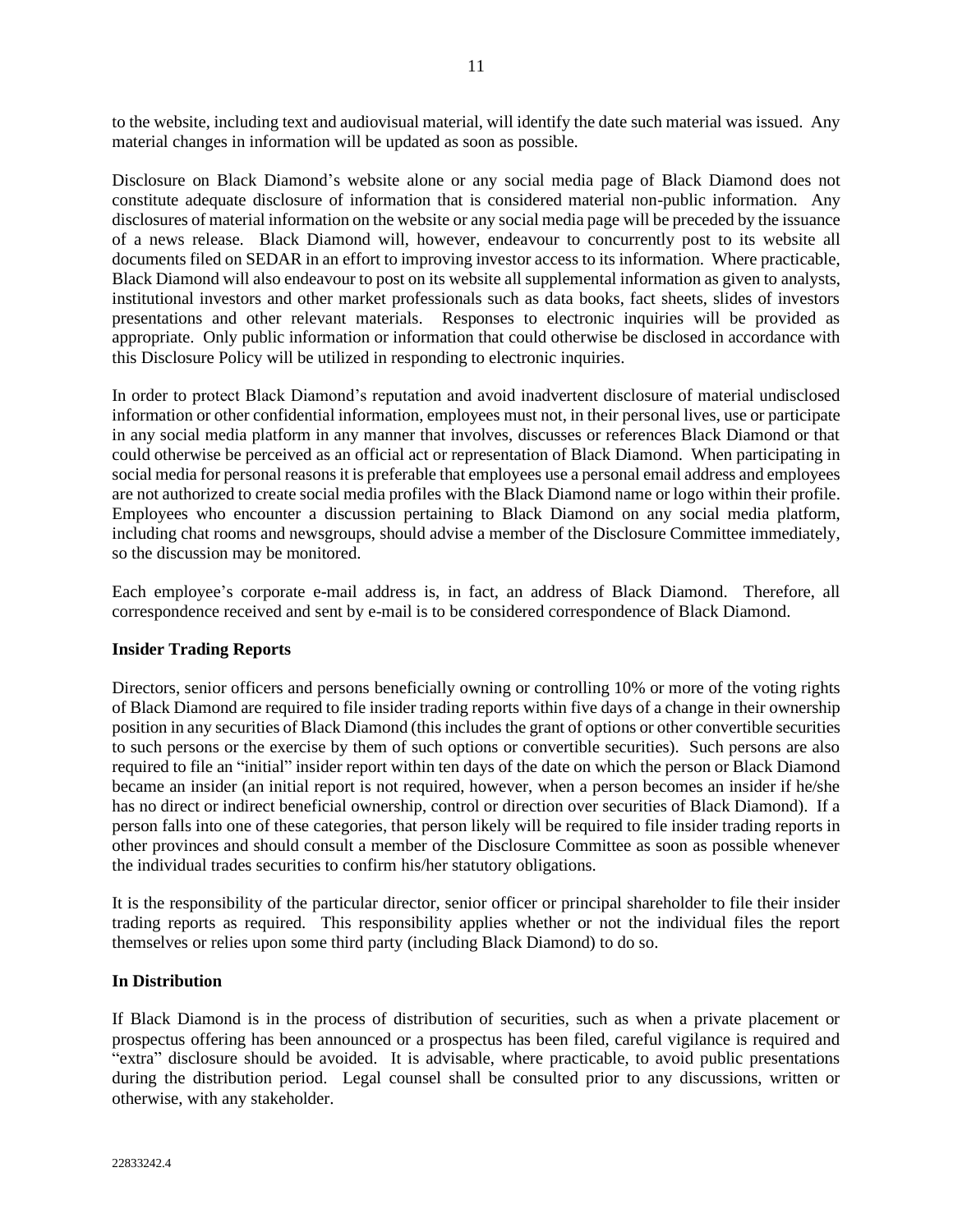### **Communication and Enforcement**

This Disclosure Policy extends to all directors, officers and employees of Black Diamond, as well as consultants and advisors retained by Black Diamond and any other person authorized to act as a spokesperson of Black Diamond. New directors, officers and employees will be provided with a copy of this Disclosure Policy and will be advised of its importance. This Disclosure Policy will be circulated to the foregoing individuals on an annual basis and whenever changes are made to its contents, or alternatively, be made available via Black Diamond's website.

Any employee who violates this Disclosure Policy may face disciplinary action up to and including termination of his or her employment with Black Diamond without notice. Violation of this Disclosure Policy may also violate certain securities laws. If it appears that an employee may have violated such securities laws, Black Diamond may refer the matter to the appropriate regulatory authorities, which could lead to penalties, fines or imprisonment.

The Disclosure Committee shall monitor the effectiveness and integrity of this policy and report to the Compensation, Nominating and Corporate Governance Committee.